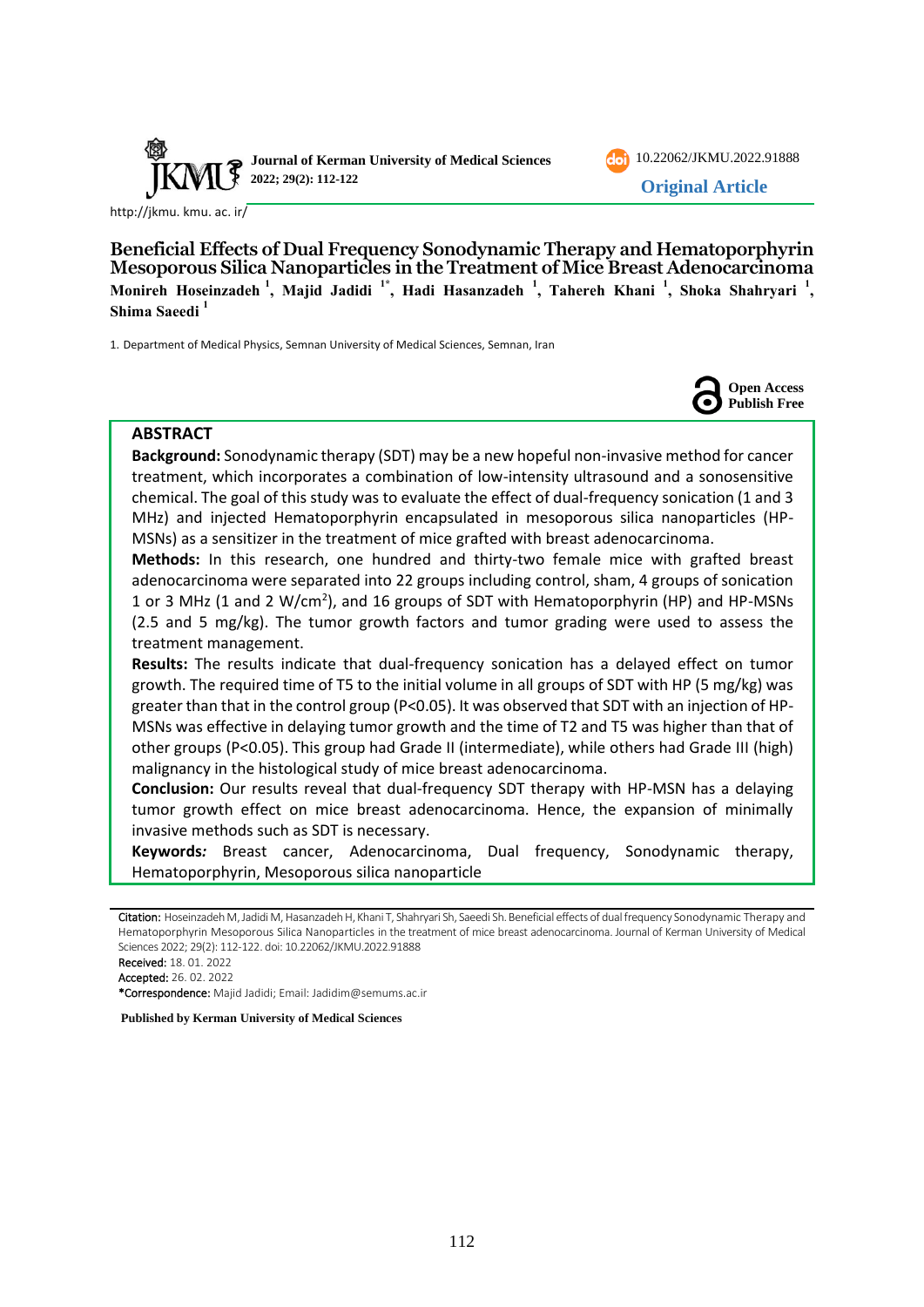#### **Introduction**

fter cardiovascular disease, cancer is a common cause of death within the United States and in many parts of the world (1). The most common cancer among women in Iran is breast cancer and among adolescent women is adenocarcinoma (2). It is often possible to treat breast cancer at an early stage, so considering the stage of cancer progression and therefore the subsequent selection of the acceptable treatment method is very important. Four main treatments commonly used for cancer are surgery, chemotherapy, radiotherapy, and immunotherapy. They have significant limitations and cost benefits; therefore, finding an efficient, safe and low-cost treatment is very necessary (3, 4). **A**

Sonodynamic therapy (SDT) may be a new hopeful non-invasive method for cancer treatment, which incorporates a combination of low-intensity ultrasound and a sonosensitive chemical (3). Sonication, in addition to being non-hazardous, has the ability to penetrate deep into the tissue and may be concentrated in a small area of the tumor and effectively activate and increase cell sensitization and cytotoxicity (5). In SDT, ultrasound waves radiated to the tumor with an appropriate frequency and intensity. Therapeutic ultrasound (1-3MHz, 0.5- 3 W/cm<sup>2</sup> ) has been employed due to tissue destruction with higher frequencies alongside cavitation. These waves interact with sonosensitizing chemicals and as a result, produce free radicals, which are toxic and cause apoptosis of cancer cells. In fact, this activation is related to the cavitation phenomena (6-8). This phenomenon involves the formation, growth, and exploding of gas-filled bubbles in fluids under appropriate conditions (3, 4). Due to the bursting bubbles, localized heat (about  $1000^\circ k$ ) and high pressure (about 1000atm) are made over a brief period. There are sorts of cavitation, inertial cavitation, and non-inertial or stable cavitation (9, 10).

One of the most important SDT sensitizers which can maximize the ultrasound effects is Hematoporphyrin (4, 5, 11). Hematoporphyrin (HP) as an organic sensitizer, alone does not have any toxic effects (12). On the other hand, many sensitizers, including porphyrin-based molecules, are easily condensed into physiological environments due to their low solubility in water (13). A drug delivery system emerged to reduce existing constraints and increase therapeutic effects (14). Thanks to their small size (about 50-400 nm), nanoparticles can easily penetrate cell dams (such as membranes) and effectively accumulate the drug within the target tissue, thus minimizing damage to healthy tissues. Mesoporous silica nanoparticles are considered within the field of treatment and diagnosis (15). For the discharge of the drugloaded into the mesoporous nano-carriers, the external stimulus of ultrasound is extremely considered because, in addition to activating sensitivities, allows the spatial and temporal control of drug release at the specified location; thereby, increases therapeutic benefits and reduces side effects (16-18).

Sonication with a combination of two or more frequencies has higher yields within the production of particularly unstable cavities, especially when the sonication frequencies are different. Additionally, the utilization of more than one frequency at low-intensity sonication increases the antitumor effects (19, 20). Many researchers revealed that sonication with dualfrequency ultrasound caused a greater number of active bubbles, which followed by cell death increase due to free radicals produced by a sonosensitizer drug (8, 10, 21). The goal of the present study was evaluating the effect of dualfrequency SDT (1 and 3MHz) and injected Hematoporphyrin encapsulated in mesoporous silica nanoparticles (HP-MSNs), as a sensitizer, in the treatment of Inbred Balb/C mice grafted with breast adenocarcinoma in terms of the parameters related to tumor growth, animal survival, and pathological examination of the tumor.

#### **Materials and methods Chemicals**

The synthesis of MSNs was performed in the sol-gel process by application of an alkoxide precursor (tetraethyl orthosilicate: TEOS), and a surfactant (Cetyltrimethylammonium bromide: CTAB) (22). This method consists of the formation of mesoporous nanoparticles under the size range of 60-1000 nm (23, 24). The particles were dried at room temperature and calcined at 550◦C for 3h. Hematoporphyrin 50% (Sigma-Aldrich, Canada) was dissolved in PBS and stored in the darkroom at  $4^{\degree}$ . Subsequently, Hematoporphyrin solution was placed adjacent to the synthesized nanoparticles. The Hematoporphyrin enters the mesoporous nanoparticle cavities in a passively process (25).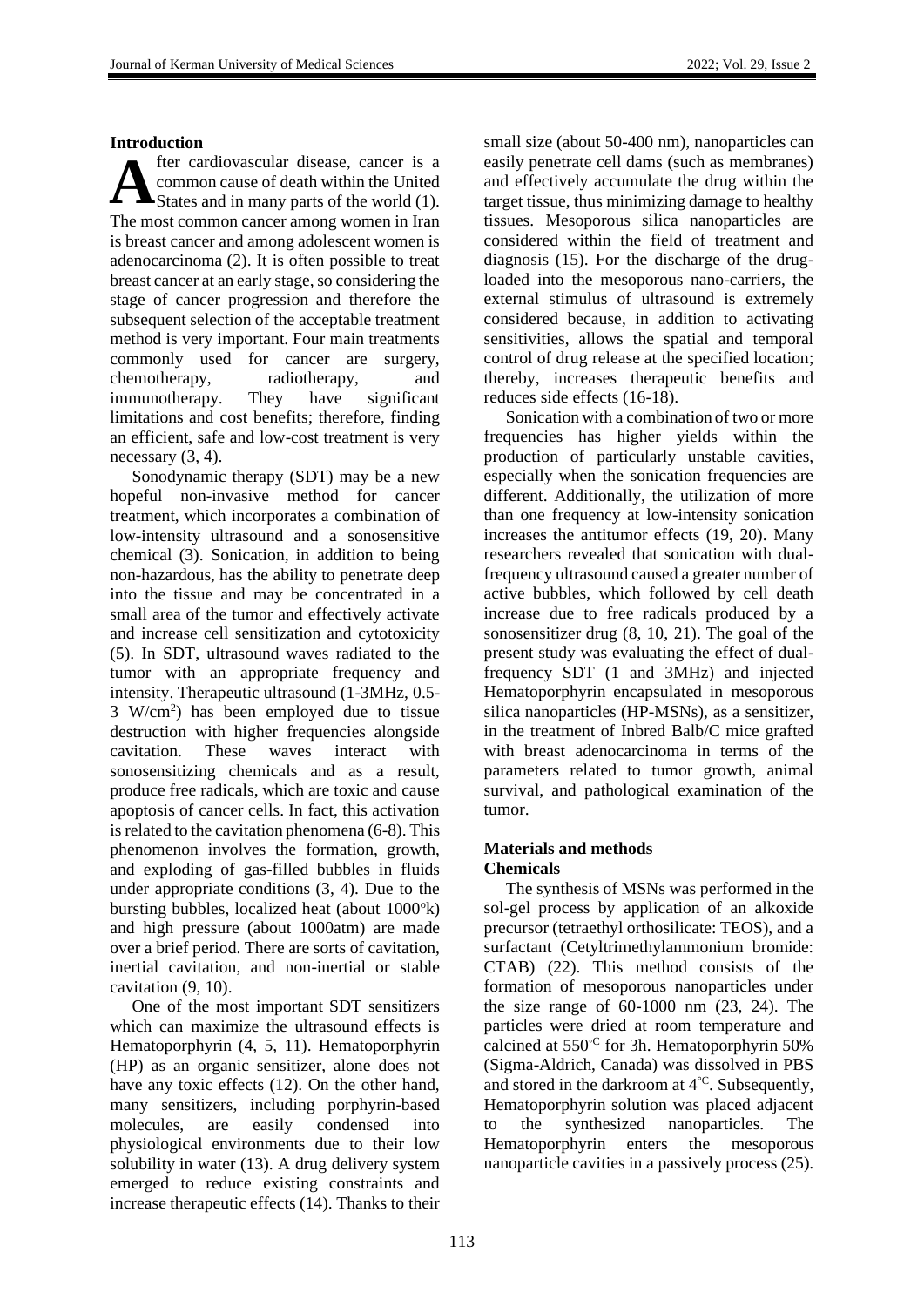#### **Tumor model**

In order to use a syngeneic tumor model, the confirmed murine spontaneous breast adenocarcinoma was achieved from anesthetized Balb/C mice (ketamine/xylazine, 30 mg/kg, IP). The tumor tissue was chopped into fresh pieces with a diameter of 2-3 mm in PBS. A portion of tumor tissue was subcutaneously placed in the inguinal area of the receptor animal (Inbred Balb/C female mice, 6-8 weeks age) (26), and suture clips were used to close the incision. To prevent mice infection Cefazolin (200 mg/Kg) was dissolved in the animals' drinking water. All procedures performed in studies involving animals were in accordance with the ethical standards of the Research Ethics Committee of Semnan University of Medical Sciences (IR.SEMUMS.REC.1396.18).

### **Sonication**

For sonication (S), the mice were anesthetized (ketamine/xylazine, IP) and then placed moveless by a specific holder in the near field of ultrasonic waves (30cm) in a cubic Plexiglas water tank  $(25\times25\times35\text{cm}^3)$ . Two ultrasonic probes (5 cm diameter) were fixed in a  $90^\circ$  position and the central beam of each ultrasound wave was at right angles to the axis of the other. The first source was a 1 MHz  $(1, 2 \text{ W/cm}^2)$  and the other source was a  $3 \text{ MHz} (1, 2 \text{ W/cm}^2)$  ultrasonic treatment system (210P and 215A, Novin Medical Engineering, Isfahan, Iran). The time of the sonication process was 60 seconds.

### **Treatment groups**

The treatment was started when each of the tumor diameters reached 7-10 mm. To evaluate the effect of dual-frequency ultrasound with injection of sensitizer on breast adenocarcinoma, one hundred and thirty-two female Balb/C mice were separated randomly into 22 groups  $(n=6)$ including control, sham (solvent injection), 4 groups of sonication: S 1 MHz  $(1 \text{ and } 2 \text{ W/cm}^2)$ + 3 MHz (1 and 2  $W/cm<sup>2</sup>$ ), 8 groups of SDT with Hematoporphyrin (HP): SDT 1 MHz (1 and 2  $W/cm<sup>2</sup>$ )+ 3 MHz (1 and 2 W/cm<sup>2</sup>)+ HP (2.5 and 5 mg/kg), and 8 groups of SDT with Hematoporphyrin encapsulated in mesoporous silica nanoparticles (HP-MSNs): SDT 1 MHz (1 and 2 W/cm<sup>2</sup>)+ 3 MHz (1 and 2 W/cm<sup>2</sup>)+ HP-MSN (2.5 and 5 mg/kg). Due to the weight of experimental animals  $(20 \pm 2 \text{ g})$ , a dose of 10 mg/kg (0.2 ml) HP, or HP-MSNs was injected intra-peritoneally 24h before sonication (26).

#### **Evaluation of the anti-tumor effect**

After SDT performance, to evaluate the tumor volume, the length  $(a)$ , width  $(b)$ , and depth  $(c)$  of each tumor was measured with a digital caliper every 3 days and mass volume was estimated from the volume formula:  $V= 0.5 \times a \times b \times c$ . The calculated volumes (V) were used to evaluate tumor growth parameters: relative volume (Relative volume =  $[(V-V_0)/V_0] \times 100$ ), tumor growth inhibition ratio (TGI % =  $[1 - (V_{x \text{ day}} / V_{\text{cotrol}})]$  $_{\text{dav}}$ )]  $\times$  100), and the times needed for each tumor to reach two (T2) and five times (T5) to the primary mass volume (20).

Histopathological images of mass sections were obtained over 30 post-treatment days. Tumor sections were stained with hematoxylin/eosin to assess tumor grading and malignancy based on Bloom-Richardson (BR) classification (tumor tubule formation, the number of mitosis/10 high power fields, and nuclear grade). The degree of tumor grading was low grade (well-differentiated), intermediated grade (moderately-differentiated), and high grade (poorly-differentiated) (27). The histopathological analysis was performed blindly.

#### **Statistical analysis**

Statistical analysis was performed through SPSS 16.0 software, normality distribution using the Tukey test, and the statistical differences by one-way ANOVA ( $P < 0.05$ ). The data were expressed as means ± SD.

### **Results**

Results obtained from the relative tumor volume after treatment with dual-frequency sonication have been plotted in Figure 1. These results indicate that sonication has a delayed effective tumor growth in comparison with the control and sham groups after 15 days of treatment. Analysis of data showed nonsignificant differences between groups prior to 15 days (P>0.05). Comparison of data showed nonsignificant differences between groups to reach two-times and five-times the initial volume in the presence of sonication (P>0.05). The tumor growth inhibition percent (TGI %) over 30 days of treatment is shown in Figure 2. Inhibition of tumor growth in the groups treated with sonication was greater than that of the sham. The tumor growth inhibition ratio increased by 39- 48% in sonication groups after 9 days of the initiation of the treatment. The experiment demonstrated that this increase was transient and declined over 30 days of treatment.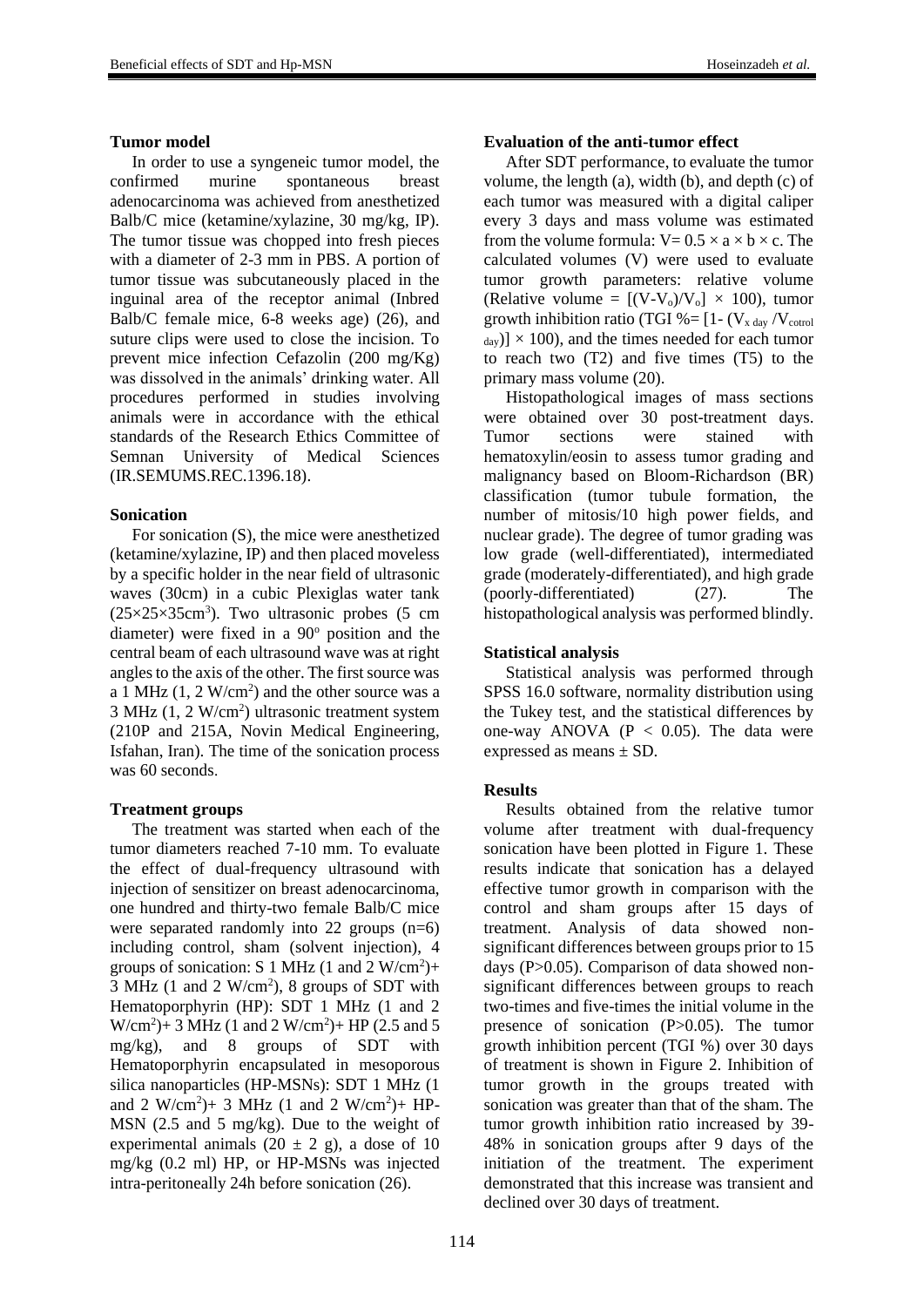

**Figure 1.** The mean  $\pm$  SD of the relative volume percent of adenocarcinoma tumors for control, sham, and dual-frequency (1 and 3 MHz) sonication groups



**Figure 2.** The tumor growth inhibition percent (TGI %) in the following treatment groups: sham and dual-frequency (1 and 3 MHz) sonication groups

To validate our findings, we estimated the effects of SDT with HP (2.5 and 5 mg/kg). Figure 3, demonstrates the post-treatment relative tumor volume. Significant differences were observed between experimental groups and sham in tumor volume, 15 days after the treatment (P<0.05). The minimum relative tumor volume percent belonged to SDT with HP (5 mg/kg) groups. Analysis of T2 data showed non-significant differences between groups  $(P>0.05)$ . The required time of T5 to the initial volume in all groups of SDT with HP (5 mg/kg) was greater than that of the sham group (P<0.05). As presented in Figure 4, the tumor growth inhibition percents of these groups on the 18th post- treatment day were 32-48%. Figure 5, shows tumor growth curves based on the relative volume percent during the 30 post-treatment days. These results indicate that SDT with an injection of HP-MSNs is effective in delaying tumor growth when compared with the sham group ( $P<0.05$ ). The time of T2 in the SDT 1  $MHz (2 W/cm<sup>2</sup>) + 3 MHz (2 W/cm<sup>2</sup>) + HP-MSN$ (5 mg/kg) group was greater than that in other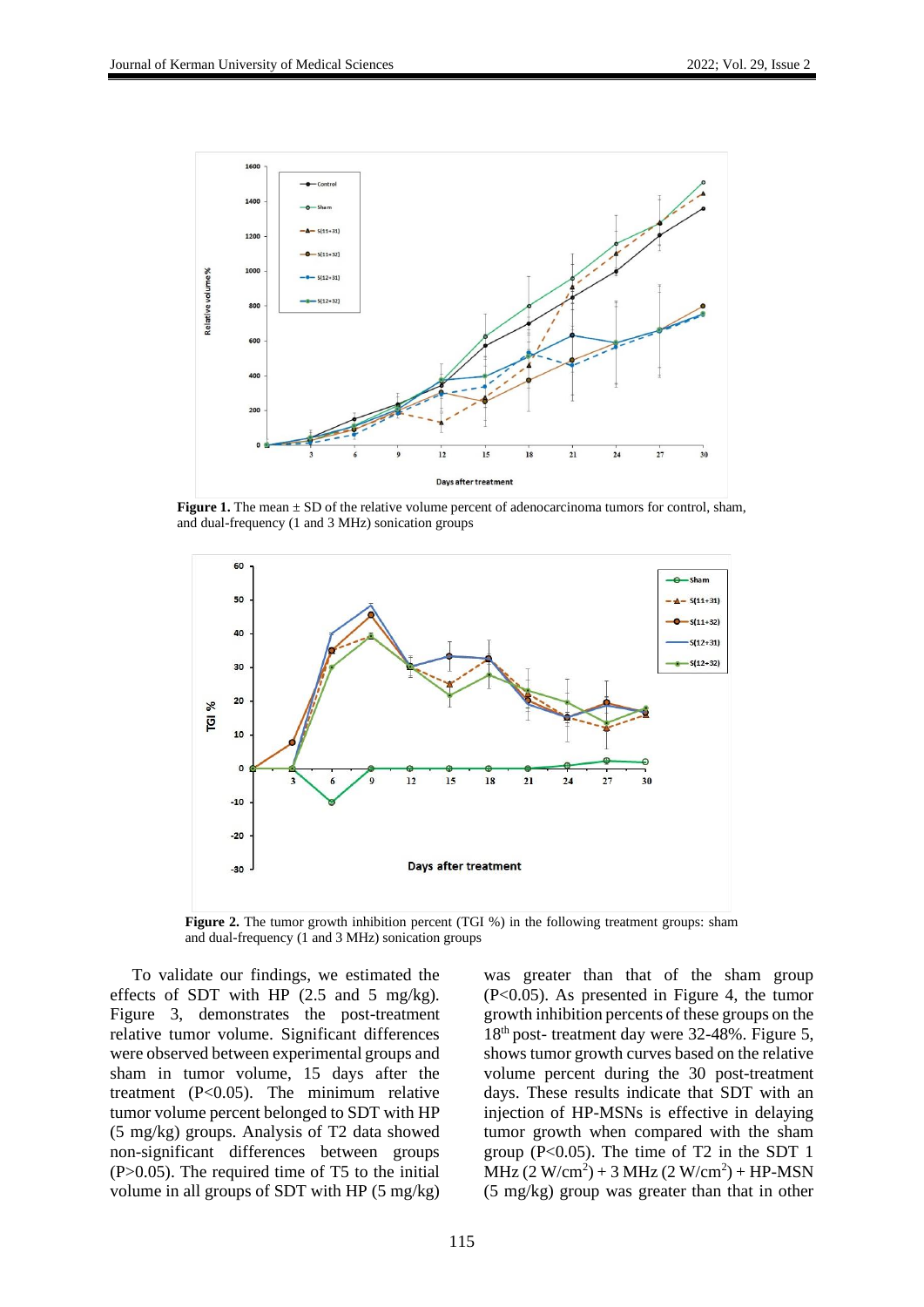groups  $(P<0.05)$ . In addition, the required time of T5 to the initial volume in all groups was greater than that in the sham group  $(P<0.05)$ . As

the T2 findings, T5 in the SDT 1 MHz  $(2 \text{ W/cm}^2)$  $+3$  MHz (2 W/cm<sup>2</sup>) +HP-MSN (5 mg/kg) group was larger than that in other groups (P<0.05).



**Figure 3.** The mean  $\pm$  SD of the relative volume percent of adenocarcinoma tumors for the following treatment groups: sham and dual-frequency (1 and 3 MHz) SDT with injection of HP (2.5 and 5 mg/kg) groups



**Figure 4.** The tumor growth inhibition percent (TGI %) in the following treatment groups: sham and dual-frequency (1 and 3 MHz) SDT with injection of HP (2.5 and 5 mg/kg) groups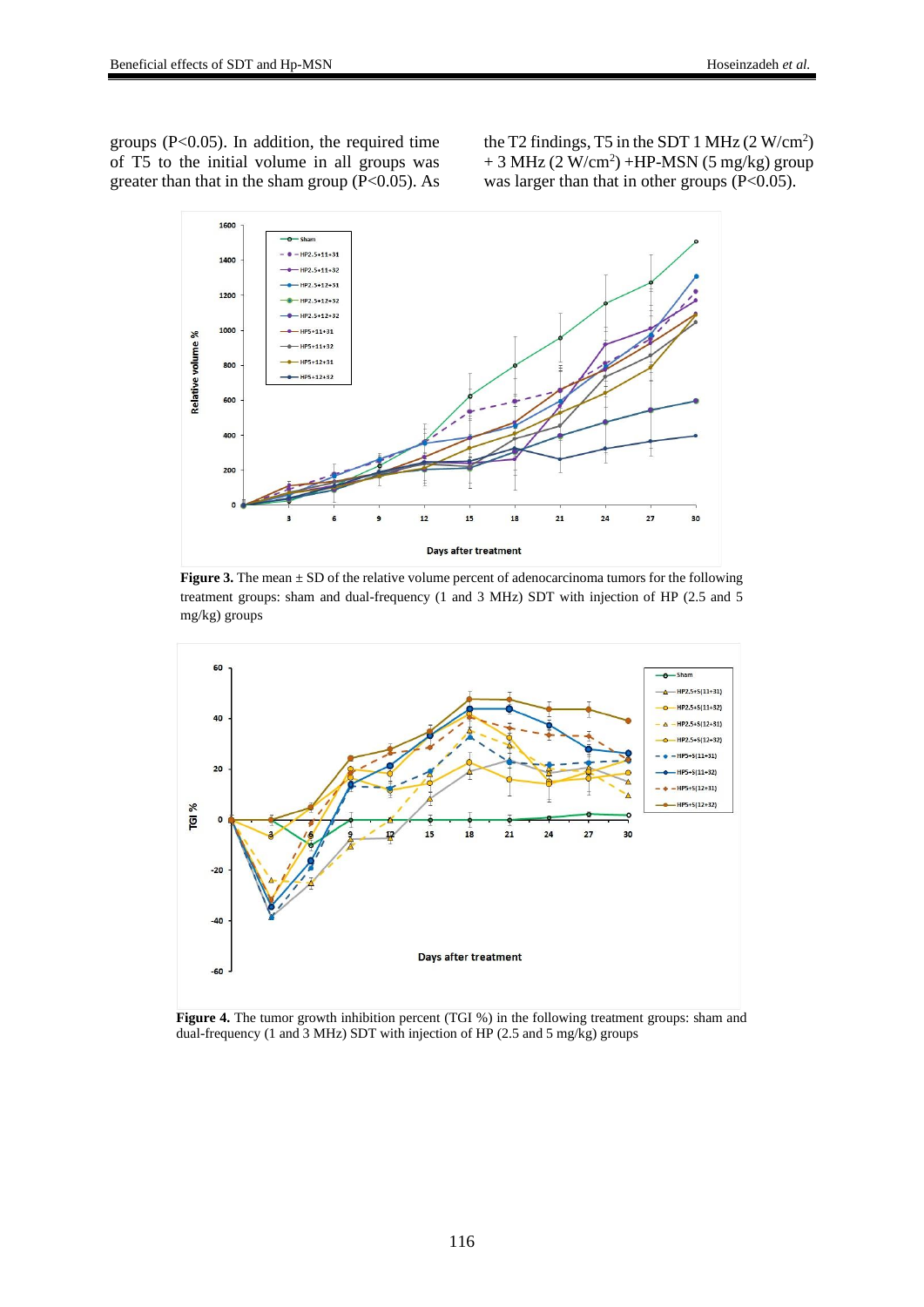

**Figure 5.** The mean  $\pm$  SD of the relative volume percent of adenocarcinoma tumors for the following treatment groups: sham and dual-frequency (1 and 3 MHz) SDT with injection of HP-MSNs (2.5 and 5 mg/kg) groups

Figure 6, demonstrates tumor growth curves during 30-day post-treatment period. Inhibition of tumor growth (TGI %) in the groups treated with SDT and injection of HP-MSN was higher than that in sham group  $(P<0.05)$ . The tumor growth inhibition ratio increased in all groups on the  $6<sup>th</sup>$  day after the initiation of the treatment. The TGI% of all groups with SDT and HP-MSNs (5 mg/kg) on the 18th day after the treatment was 32-44%. As shown in Figure 7,

Kaplan-Meier analysis presented experimental groups' survival in terms of the cumulative survival function. The maximum survival probability (95%) for the group treated with SDT  $(2, 2 \text{ W/cm}^2)$  and HP-MSN  $(5 \text{ mg/kg})$  was  $51$ days; while, for control, SDT  $(2, 2 \text{ W/cm}^2)$ , HP-MSN (5 mg/kg), and SDT 1 MHz (2 W/cm<sup>2</sup>)+3 MHz (2 W/cm<sup>2</sup>)+HP (5 mg/kg) were 31, 34, 39, and 41 days respectively.



**Figure 6.** The tumor growth inhibition percent (TGI %) in the following treatment groups: sham and dual-frequency (1 and 3 MHz) SDT with injection of HP-MSNs (2.5 and 5 mg/kg) groups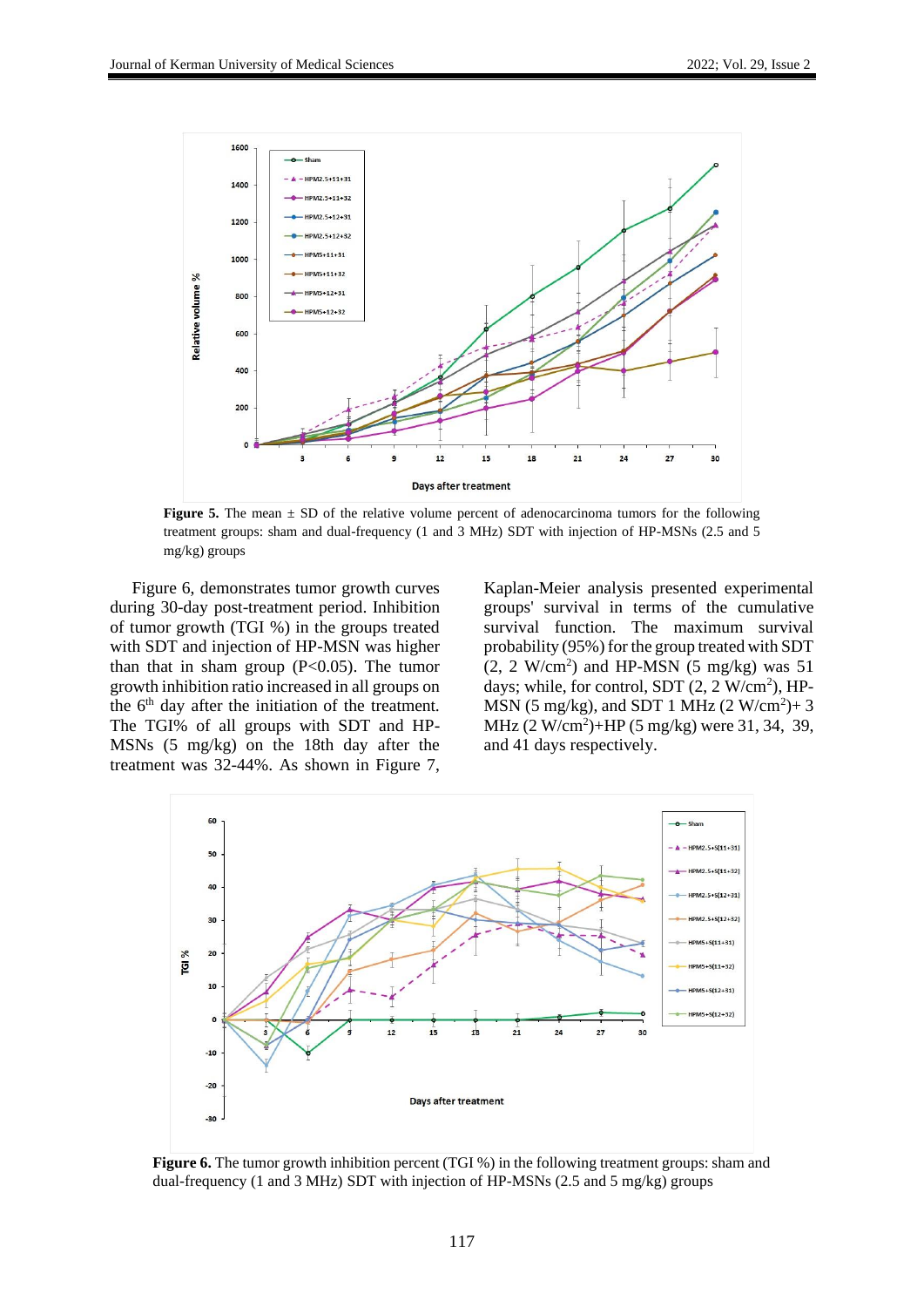

**Figure 7.** Kaplan-Meier curve comparing the cumulative survival function (days) between control, sonication  $(2, 2 \text{ W/cm}^2)$ , HP-MSN  $(5 \text{ mg/kg})$ , SDT  $(2, 2 \text{ W/cm}^2)$  $+$  HP (5 mg/kg), and SDT (2, 2 W/cm<sup>2</sup>)  $+$  HP-MSN (5 mg/kg) experimental groups, 50 days after treatment

Microscopic assessment of tumor sections revealed multiple nuclear mitosis and polymorphism in all investigational groups (Figure 8). The results of the histopathological study to determine the grading of the tumors were shown in Table 1. All experimental groups

had Grade III (high) malignancy, apart from SDT 1 MHz  $(2 \text{ W/cm}^2) + 3 \text{ MHz } (2 \text{ W/cm}^2) +$ HP-MSN (5 mg/kg) group which had Grade II (intermediate) in the histological study of mice breast adenocarcinoma.



**Figure 8.** Histopathological images of tumor tissue sections, A: control, B: HP-MSN (5 mg/kg), C: sonication  $(2, 2 W/cm<sup>2</sup>)$ , and D: SDT  $(2, 2 W/cm<sup>2</sup>) + HP-MSN$  (5 mg/kg) experimental groups.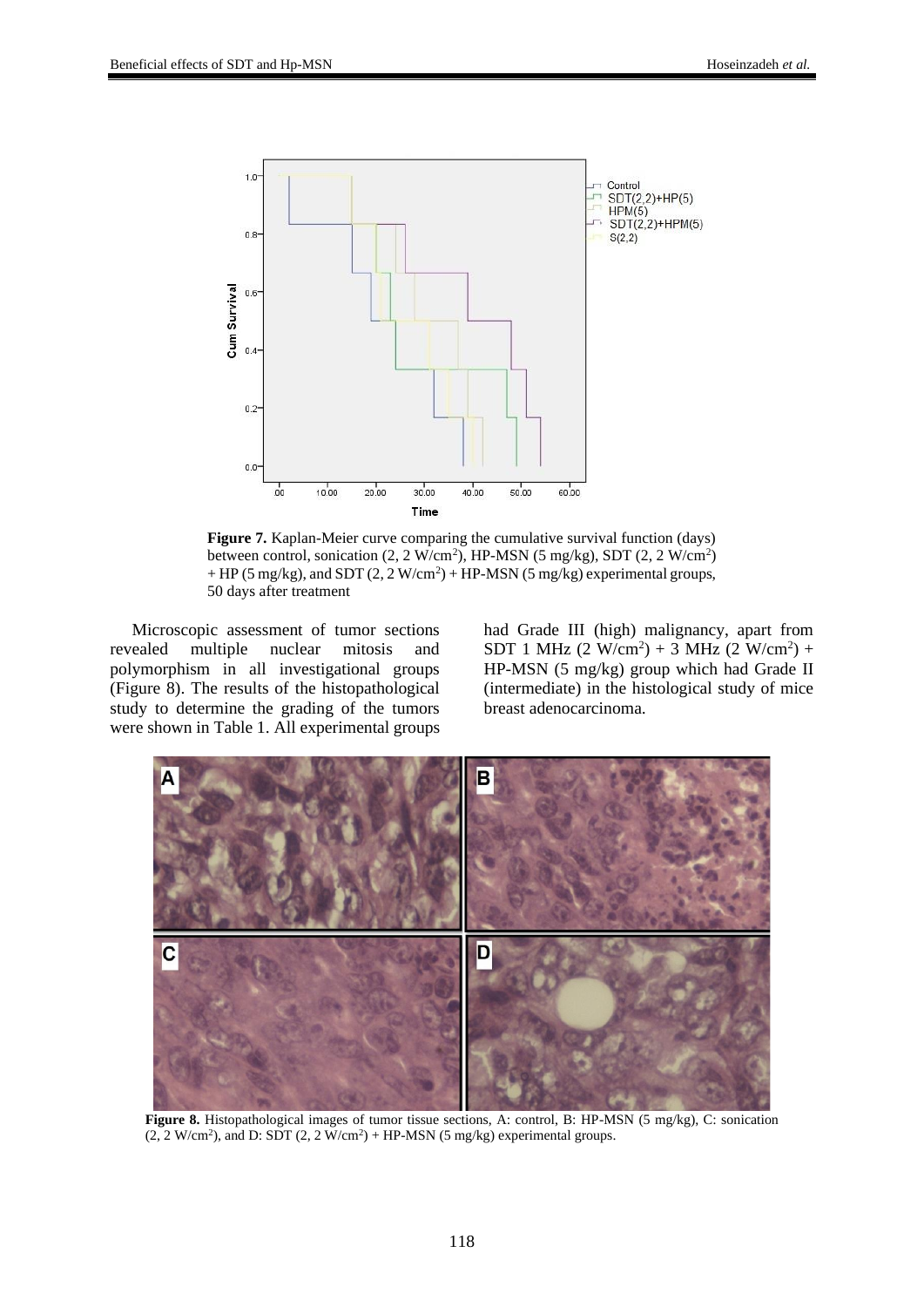| Group                                                                      | <b>Tumor</b> tubule<br>formation | Number of<br>mitosis/10<br>high power<br>field | Nuclear grade | <b>Total</b><br>score | <b>BR</b><br>grade        | Grade          |
|----------------------------------------------------------------------------|----------------------------------|------------------------------------------------|---------------|-----------------------|---------------------------|----------------|
| Control                                                                    | 3                                | 3                                              | 3             | 9                     | Poorly Differentiated     | 3              |
| <b>Sham</b>                                                                | 3                                | 3                                              | 3             | 9                     | Poorly Differentiated     | 3              |
| $HP-MSN(5 mg/kg)$                                                          | $\overline{2}$                   | 3                                              | 3             | 8                     | Poorly Differentiated     | 3              |
| <b>Dual-frequency</b><br>Son $(2, 2 W/cm2)$                                | 3                                | $\overline{c}$                                 | 3             | 8                     | Poorly Differentiated     | 3              |
| <b>Dual-frequency SDT</b><br>$(2,2 W/cm2) + HP-MSN$<br>$(5 \text{ mg/kg})$ | $\overline{2}$                   | 2                                              | 2             | 6                     | Moderately Differentiated | $\overline{2}$ |

**Table 1.** Bloom-Richardson (BR) classification of tumors in the control, sham, HP-MSN (5 mg/kg), dual-frequency sonication  $(2, 2 \text{ W/cm}^2)$ , and dual-frequency SDT  $(2, 2 \text{ W/cm}^2)$  + HP-MSN  $(5 \text{ mg/kg})$  experimental groups.

#### **Discussion**

In this research, the effect of dual-frequency SDT (1 and 3 MHz) and injected HP-MSN (2.5 and 5 mg/kg) as a sensitizer in the treatment of Inbred Balb/C mice breast adenocarcinoma was evaluated. The results indicate that dualfrequency sonication  $(1 + 3$  MHz) has a delayed effect on tumor growth. This finding is in agreement with Barati *et al.* findings that dual sonication (1 MHz + 150 kHz) for 30 min decreased mice breast adenocarcinoma tumor growth (28). In addition, Guan and Gang showed that high-intensity focused ultrasound (1.6 MHz) could destroy proliferating tumor cells in human breast cancer (29). In a study, anti-tumor effect of SDT with HP (2.5 and 5 mg/kg) in the treatment of mice breast adenocarcinoma was assessed and the minimum relative tumor volume percent belonged to the SDT + injection of HP (5 mg/kg) group. In accord, evaluation of the combination of dual-frequency ultrasound (1  $MHz + 150 kHz$ ) and HP (5 mg/kg) resulted in a significant reduction in the relative volume percent of mice breast adenocarcinoma (20). Several studies have been administered on the consequences of synergistic ultrasound and sensitizers. The results of the Umemora study indicated that ultrasound radiation with the injection of HP caused tumor growth inhibition (12). Moreover, Yue demonstrate that SDT (1 MHz) with HP monomethyl ether eliminated the 4T1 murine breast cancer cell line (30). Quanhonget and Lv concluded that use of SDT with HP, resulted in at least three times higher toxicity than that of ultrasound and HP alone (31, 32).

In the present study, to estimate the effect of dual-frequency SDT with HP-MSN on breast adenocarcinoma, the relative volume of the mass was evaluated during 30 post-treatment days.

The results indicated that SDT with an injection of HP-MSN (5 mg/kg) is effective in delaying tumor growth. These data are the same as the results of our previous investigation with SDT 3 MHz (33); that is, the results of SDT are not frequency-dependent and not only are determined by sonication wave power density, but also are related to HP-MSN injection dose. In both frequencies, the tumor malignancy declined with an increase in sonication power density and HP-MSN injection dose. In agreement with our results, Zheng concluded that the therapeutic effect of encapsulated HP-SDT was better than that of HP or ultrasound alone (16). In addition, during a study by Hasanzadeh, to review the effect of dualfrequency ultrasound radiation on nanomicellar containing doxorubicin, the combination of ultrasound radiation increased the cavitation efficiency (8). Although in our findings SDT with HP and HP-MSNs had an inhibition effect on tumor growth, the histopathological results (Bloom-Richardson classification basis) showed that all experimental groups had Grade III (high) malignancy, apart from SDT 1 MHz (2 W/cm2)  $+3$  MHz (2 W/cm2) + HP-MSN (5 mg/kg) group which has Grade II (intermediate) in mice breast adenocarcinoma. This might be due to the excellent features of mesoporous silica as high surface area, high pore volume, and great loading capacity of drug delivery (14).

According to the results of a study by Yumita, HP has the sensitizing effect and does not have a toxic effect within the absence of an external stimulus (11). One of the limitations of porphyrin-based sensitizers is their limited solubility in water and consequently their accumulation in the physiological environment. Nanoparticles utilized in drug delivery systems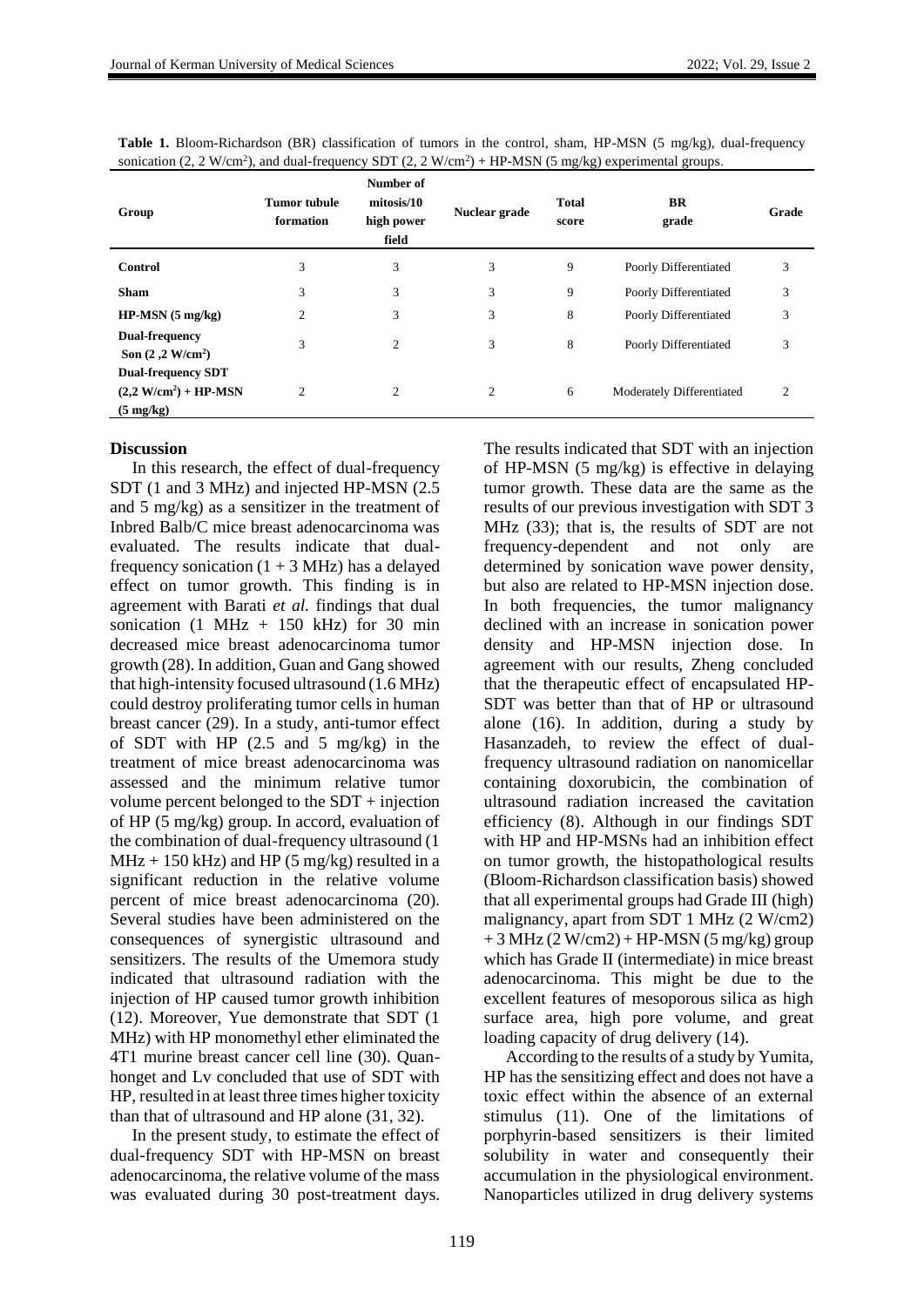have important advantages like increasing the buildup of drug molecules within the patient's tissues and cells (14). Many studies have been performed to evaluate MSN as a drug carrier. In an in vitro and in vivo study, no immunological sensitivity was reported for these nanoparticles, and MSNs were shown to possess low apoptotic cytotoxicity and cell death. These nanoparticles have great potential for biomedical applications and biotechnology due to their good biology (34).

It has been mentioned that sonication is a non-invasive technique with non-ionizing radiation which is cost-effective, and has an easy tissue penetration effect (14). However, Therapeutic ultrasound  $(1\text{-}3\text{MHz}, 0.5\text{-}3 \text{W/cm}^2)$ has been employed due to tissue destruction with higher frequencies (7). Acoustic cavitation is the main cause of destructive chemical reactions and free radical production since ultrasound irradiation. During a study by Feng, the effect of mixing two-frequency and three-frequency ultrasonic waves on cavitation efficiency was investigated. The results showed that irradiation of two or more ultrasound waves significantly increases the cavitation efficiency compared to single-frequency irradiation (19). Also, the investigation demonstrates that dual-frequency sonication could have a greater number of active bubbles compared to a single-frequency ultrasound (21, 35).

The synergy of sensitizer and sonication comprises several mechanical, chemical, and cavitational activated mechanisms (28). The structure of mesoporous channels would reveal drug release by sonication through a mechanical process and increases the cavitation effect (36). Sonication would enhance the sensitizer action

# **References**

- 1. Siegel RL, Miller KD, Jemal A. Cancer statistics, 2015. CA Cancer J Clin. 2015; 65(1):5-29. doi: 10.3322/caac.21254.
- 2. Harirchi I, Karbakhsh M, Kashefi A, Momtahen AJ. Breast cancer in Iran: results of a multi-center study. Asian Pac J Cancer Prev. 2004;5(1):24-7. PMID: 15075000.
- 3. Chen H, Zhou X, Gao Y, Zheng B, Tang F, Huang J. Recent progress in development of new sonosensitizers for sonodynamic cancer therapy. Drug Discov Today. 2014; 19(4):502-9. doi: 10.1016/j.drudis.2014.01.010.
- 4. Wan GY, Liu Y, Chen BW, Liu YY, Wang YS, Zhang N. Recent advances of sonodynamic

by increasing the cell membrane's permeability and the capacity of sonication to improve solid tumor chemotherapy (37). Hence, the interaction of nanoparticles with ultrasound waves can produce acoustic cavitation. The collapse of cavitation bubbles can cause sono-mechanical and sono-chemical cytotoxic effects, as the formation of cytotoxic reactive oxygen species (38), including singlet oxygen and hydroxyl radicals (the further formation of  $H_2O_2$  and peroxyl radicals), could kill tumor cells via apoptosis and necrosis (39). This means that the combination of SDT and HP-MSNs could have a better treatment effect on mice breast adenocarcinoma. Moreover, advanced investigations and future experiments should be accomplished to find better tumor treatment methods and explain the mechanism of these occurrences.

# **Conclusion**

In conclusion, the findings of this study demonstrated that dual-frequency SDT 1 and 3 MHz with an injection of HP-MSNs (5 mg/kg) have an anti-tumor effect in mice breast adenocarcinoma. It can be appreciated that careful selection of the nanoparticle with sonication will play a useful function in the success of minimally invasive cancer therapies.

# **Acknowledgements**

This work was supported by Semnan University of Medical Sciences (1217). We would like to thank Semnan University of Medical Sciences and Medical Physics Department for cooperation and make available facilities of this work.

> therapy in cancer treatment. Cancer Biol Med. 2016 ;13(3):325-38. doi: 10.20892/j.issn.2095- 3941.2016.0068.

- 5. McHale AP, Callan JF, Nomikou N, Fowley C, Callan B. Sonodynamic Therapy: Concept, Mechanism and Application to Cancer Treatment. Adv Exp Med Biol. 2016; 880:429- 50. doi: 10.1007/978-3-319-22536-4\_22.
- 6. Rosenthal I, Sostaric JZ, Riesz P. Sonodynamic therapy--a review of the synergistic effects of drugs and ultrasound. Ultrason Sonochem. 2004; 11(6):349-63. doi: 10.1016/j.ultsonch.2004.03.004.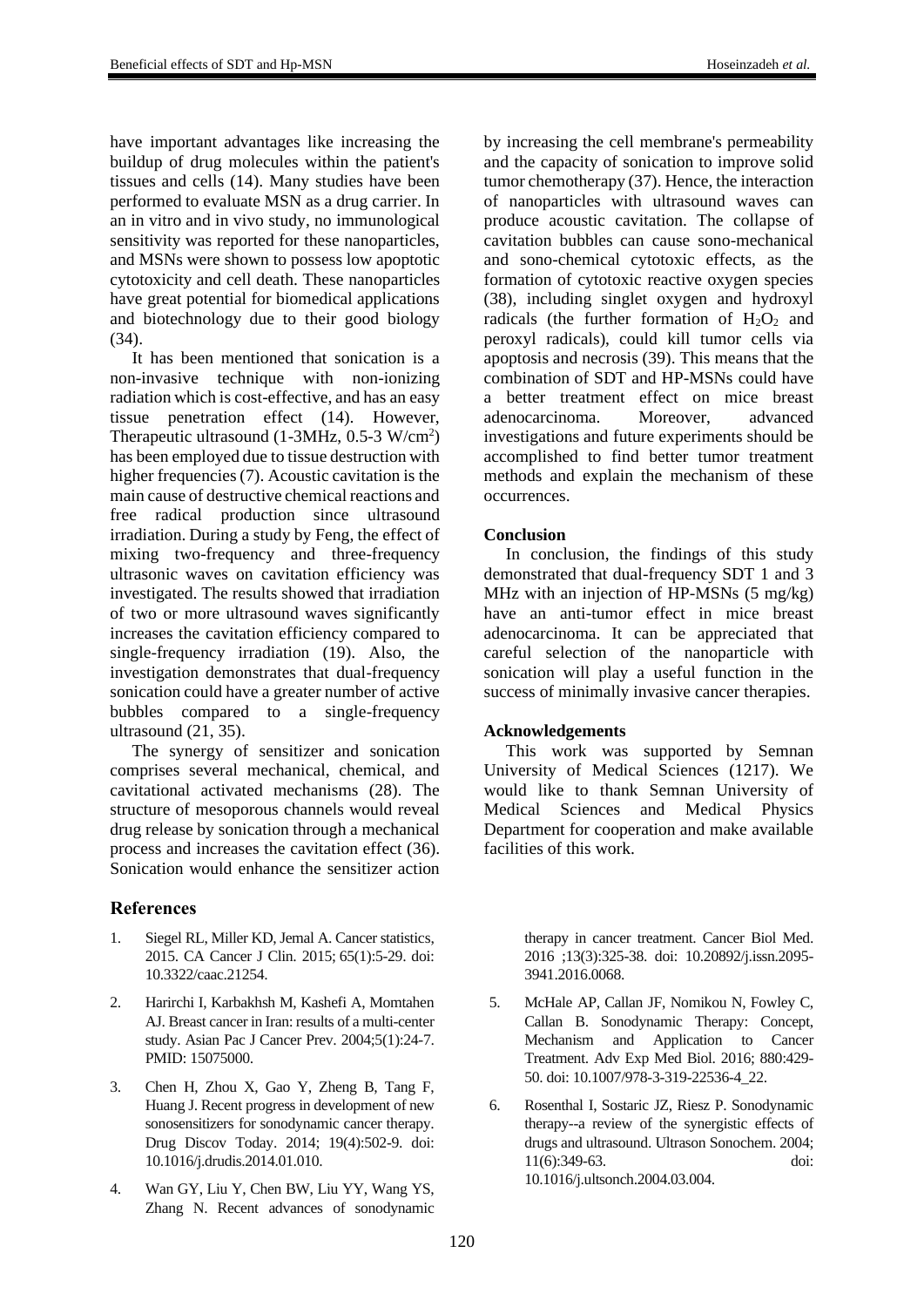- 7. Shibaguchi H, Tsuru H, Kuroki M, Kuroki M. Sonodynamic cancer therapy: A non-invasive and repeatable approach using low-intensity ultrasound with a sonosensitizer. Anticancer Res. 2011; 31(7):2425-9. PMID: 21873154.
- 8. Hasanzadeh H, Mokhtari-Dizaji M, Zahra Bathaie S, Hassan ZM, Shahbazfar AA. Dualfrequency ultrasound activation of nanomicellar doxorubicin in targeted tumor chemotherapy. J Med Ultrason (2001). 2014; 41(2):139-50. doi: 10.1007/s10396-013-0484-x.
- 9. Suslick KS, McNamara WB, Didenko Y. Hot Spot conditions during multi-bubble cavitation. In: Crum LA, Mason TJ, Reisse JL, Suslick KS. (eds). Sonochemistry and sonoluminescence. NATO ASI Series, vol 524. Dordrecht: Springer; 1999. doi: 10.1007/978-94-015-9215-4\_16.
- 10. Hasanzadeh H, Mokhtari-Dizaji M, Bathaie SZ, Hassan ZM. Effect of local dual frequency sonication on drug distribution from polymeric nanomicelles. Ultrason Sonochem. 2011; 18(5):1165-71. doi: 10.1016/j.ultsonch.2011.03.018.
- 11. Yumita N, Nishigaki R, Umemura K, Umemura S. Hematoporphyrin as a sensitizer of celldamaging effect of ultrasound. Jpn J Cancer Res. 1989; 80(3):219-22. doi: 10.1111/j.1349- 7006.1989.tb02295.x.
- 12. Umemura S, Yumita N, Nishigaki R, Umemura K. Sonochemical activation of hematoporphyrin: a potential modality for cancer treatment. IEEE Ultrasonics Symposium; 1989, pp. 955-60 vol.2, doi: 10.1109/ULTSYM.1989.67130.
- 13. Wang T, Zhang L, Su Z, Wang C, Liao Y, Fu Q. Multifunctional hollow mesoporous silica nanocages for cancer cell detection and the combined chemotherapy and photodynamic therapy. ACS Appl Mater Interfaces. 2011; 3(7):2479-86. doi: 10.1021/am200364e.
- 14. Paris JL, Cabanas MV, Manzano M, Vallet-Regi M. Polymer-grafted mesoporous silica nanoparticles as ultrasound-responsive drug carriers. ACS Nano. 2015; 9(11): 11023-33. doi : 10.1021/acsnano.5b04378.
- 15. Mekaru H, Lu J, Tamanoi F. Development of mesoporous silica-based nanoparticles with controlled release capability for cancer therapy. Adv Drug Deliv Rev. 2015; 95:40-9. doi: 10.1016/j.addr.2015.09.009.
- 16. Zheng Y, Zhang Y, Ao M, Zhang P, Zhang H, Li P, et al. Hematoporphyrin encapsulated PLGA microbubble for contrast enhanced ultrasound imaging and sonodynamic therapy. J

Microencapsul. 2012; 29(5):437-44. doi: 10.3109/02652048.2012.655333.

- 17. Yang KN, Zhang CQ, Wang W, Wang PC, Zhou JP, Liang XJ. pH-responsive mesoporous silica nanoparticles employed in controlled drug delivery systems for cancer treatment. Cancer Biol Med. 2014; 11(1):34-43. doi: 10.7497/j.issn.2095-3941.2014.01.003.
- 18. Xu Z, Liu S, Kang Y, Wang M. Glutathione-and pH-responsive nonporous silica prodrug nanoparticles for controlled release and cancer therapy. Nanoscale. 2015; 7(13): 5859-68. doi:10.1039/C5NR00297D.
- 19. Feng R, Zhao Y, Zhu C, Mason T. Enhancement of ultrasonic cavitation yield by multi-frequency sonication. Ultrasonics sonochemistry 2002; 9(5): 231-6. doi: 10.1016/S1350- 4177(02)00083-4.
- 20. Alamolhoda M, Mokhtari-Dizaji M, Barati AH, Hasanzadeh H. Comparing the in vivo sonodynamic effects of dual- and singlefrequency ultrasound in breast adenocarcinoma. J Med Ultrason. 2012; 39(3):115-25. doi: 10.1007/s10396-012-0348-9.
- 21. Kanthale P M, Brotchie A, Ashokkumar M, Grieser F. Experimental and theoretical investigations on sonoluminescenceunder dual frequency conditions. Ultrasonics Sonochemistry. 2008; 15(4):629-35. doi: 10.1016/j.ultsonch.2007.08.006.
- 22. Vazquez N I, Gonzalez Z, Ferrari B, Castro Y. Synthesis of mesoporous silica nanoparticles by sol-gel as nanocontainer for future drug delivery applications. BoletinSociedad Espanola Ceramica Vidrio. 2017; 56(3): 139-45. doi: 10.1016/j.bsecv.2017.03.002.
- 23. Shahbazi MA, Herranz B, Santos HA. Nanostructured porous Si-based nanoparticles for targeted drug delivery. Biomatter. 2012; 2(4):296-312. doi: 10.4161/biom.22347.
- 24. Bharti C, Nagaich U, Pal AK, Gulati N. Mesoporous silica nanoparticles in target drug delivery system: A review. Int J Pharm Investig. 2015; 5(3):124-33. doi: 10.4103/2230- 973X.160844.
- 25. Yu X, Trase I, Ren M, Duval K, Guo X, Chen Z. Design of nanoparticle-based carriers for targeted drug delivery. Journal Nanomaterials. 2016; 2016:1087250. doi: 10.1155/2016/1087250.
- 26. Alamolhoda M, Mokhtari-Dizaji M. Evaluation of fractionated and repeated sonodynamic therapy by using dual frequency for murine model of breast adenocarcinoma. J Ther